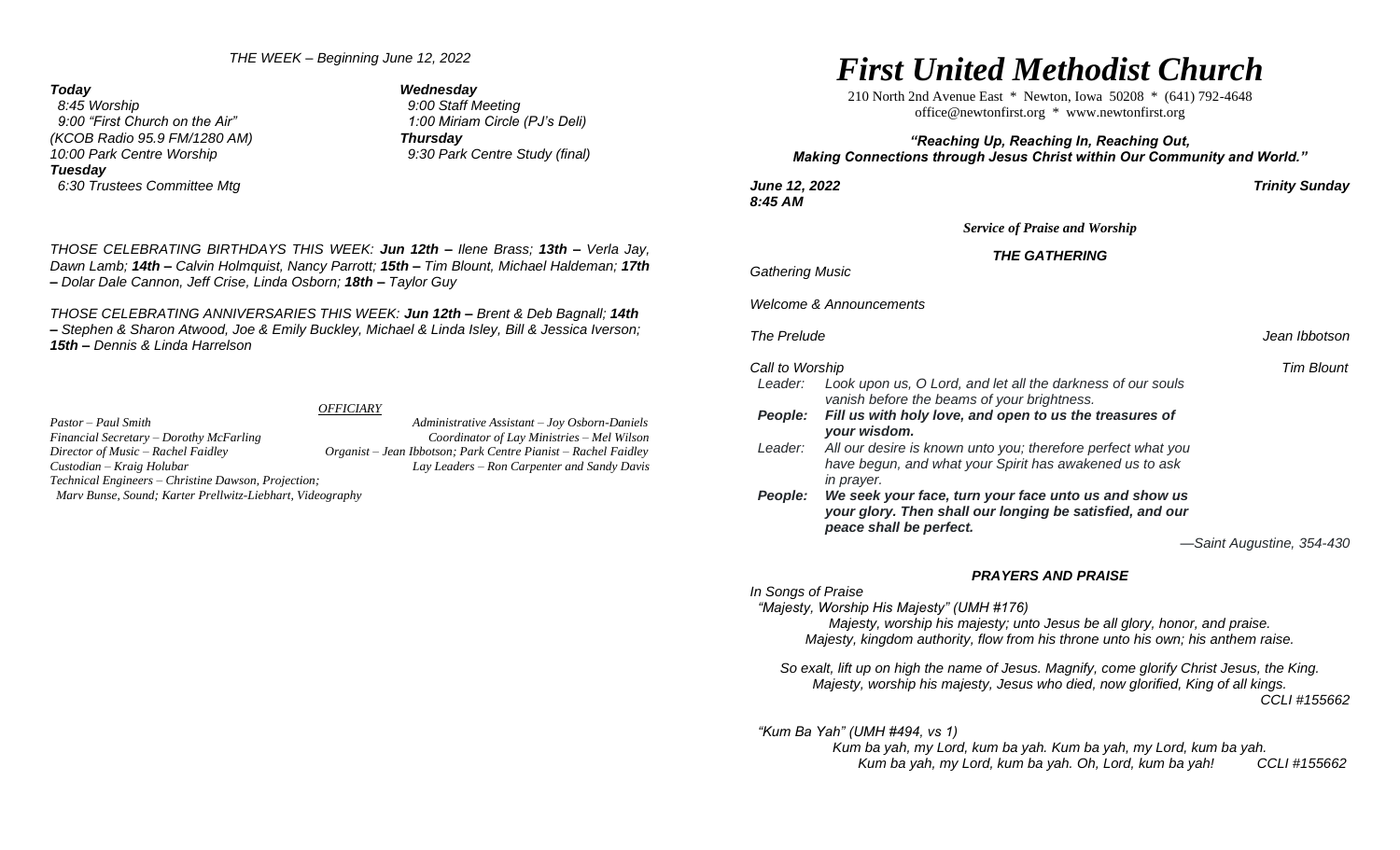*"Gentle Shepherd"*

*Gentle Shepherd, come and lead us, for we need you to help us find our way. Gentle Shepherd, come and feed us, for we need your strength from day to day. There's no other we can turn to who can help us face another day; Gentle Shepherd, come and lead us, for we need you to help us find our way.*

*CCLI #155662*

#### *\*Hymn of Praise 64 "Holy, Holy, Holy! Lord God Almighty" Holy, holy, holy! Lord God Almighty! Early in the morning our song shall rise to thee. Holy, holy, holy! Merciful and mighty,*

*Holy, holy, holy! All the saints adore thee, Casting down their golden crowns around the glassy sea; Cherubim and seraphim falling down before thee, Which wert, and art, and evermore shalt be.*

*God in three persons, blessed Trinity!*

*Holy, holy, holy! Though the darkness hide thee, Though the eye of sinful man thy glory may not see, Only thou art holy; there is none beside thee, Perfect in power, in love and purity.*

*Holy, holy, holy! Lord God Almighty! All thy works shall praise thy name, in earth and sky and sea. Holy, holy, holy! Merciful and mighty, God in three persons, blessed Trinity.* 

*CCLI #155662*

*The Scripture Reading – John 16:12-15 (NRSV – Pew Bibles NT page 104) "I still have many things to say to you, but you cannot bear them now. When the Spirit of truth comes, he will guide you into all the truth; for he will not speak on his own, but will speak whatever he hears, and he will declare to you the things that are to come. He will glorify me, because he will take what is mine and declare it to you. All that the Father has is mine. For this reason I said that he will take what is mine and declare it to you."*

*The Scripture Reading – Romans 5:1-5 (NRSV – Pew Bibles NT page 145)*

*Therefore, since we are justified by faith, we have peace with God through our Lord Jesus Christ, through whom we have obtained access to this grace in which we stand, and we boast in our hope of sharing the glory of God. And not only that, but we also boast in our sufferings, knowing that suffering produces endurance, and endurance produces character, and character produces hope, and hope does not disappoint us, because God's love has been poured into our hearts through the Holy Spirit that has been given to us.*

*Prayers of the People*

### PRAYER REQUESTS

**Thanksgiving to God for…** All God's blessings The Guests & Visitors New Beginnings New Beginnings

Family & Friends **Friends** Good Health **All Volunteers** All Volunteers

#### **God's Guidance & Direction for…**

 People Unemployed/Economic/ World Peace All Who Are Grieving School Students/Teachers

 Housing Struggles Local, State & National Leaders Sunday School Teachers/Leaders

#### **God's Protection & Safety for…**

 *Those in the Military Those in Mission Work Those Protecting Us* Kevin Ehresman Cherie Miner Law Enforcement Cherie Miner Dylan Drew Dr. Emmanuel & Florence Mefor Firefighters Lynn & Sharon Fogleman **EMTs** Jane Kies

**Those Who Mourn…**

| Those in Care Facilities…                  |                                                                    |                                                                         |
|--------------------------------------------|--------------------------------------------------------------------|-------------------------------------------------------------------------|
| Betty Ashby<br>Pam Conklin<br>Andy Jackson | <b>Helen Newton</b><br><b>Rita Skinner</b><br><b>Phyllis Snook</b> | <b>Judy Wittenberg</b><br><b>Teresa Yeager</b><br><b>Phyllis Yeutsy</b> |
| Marilyn Langmaid                           | Elsie Ulland                                                       |                                                                         |
| <b>Healing &amp; Health Concerns</b>       |                                                                    |                                                                         |
| Sue Antle                                  | Paul Frohardt                                                      | <b>Sylvie Miller</b>                                                    |
| Dori Byers                                 | Jody Gooch                                                         | Wilma Mott                                                              |
| <b>Steve Dailey</b>                        | Wilma Grout                                                        | <b>Connie Myers</b>                                                     |
|                                            |                                                                    |                                                                         |

| Martie DeBoef    | Jill Hoffman    | Sally Rorabaugh        |
|------------------|-----------------|------------------------|
| Cash Dickerson   | Vicky Holmquist | Merna Rusk             |
| Nick Dreyer      | Joe Holubar     | Rev. Janna Steed       |
| Mackenzie Eldred | Jean Ibbotson   | <b>Theresa Stewart</b> |
|                  |                 | Steve Thomassen        |
|                  |                 |                        |

**PLEASE NOTE: If you have a prayer request or know of a change and want it reflected in the bulletin, please call the church office at 792-4648. Please keep us updated and let us know when you would like to be removed from the prayer list.**

# Rev. Doug Williams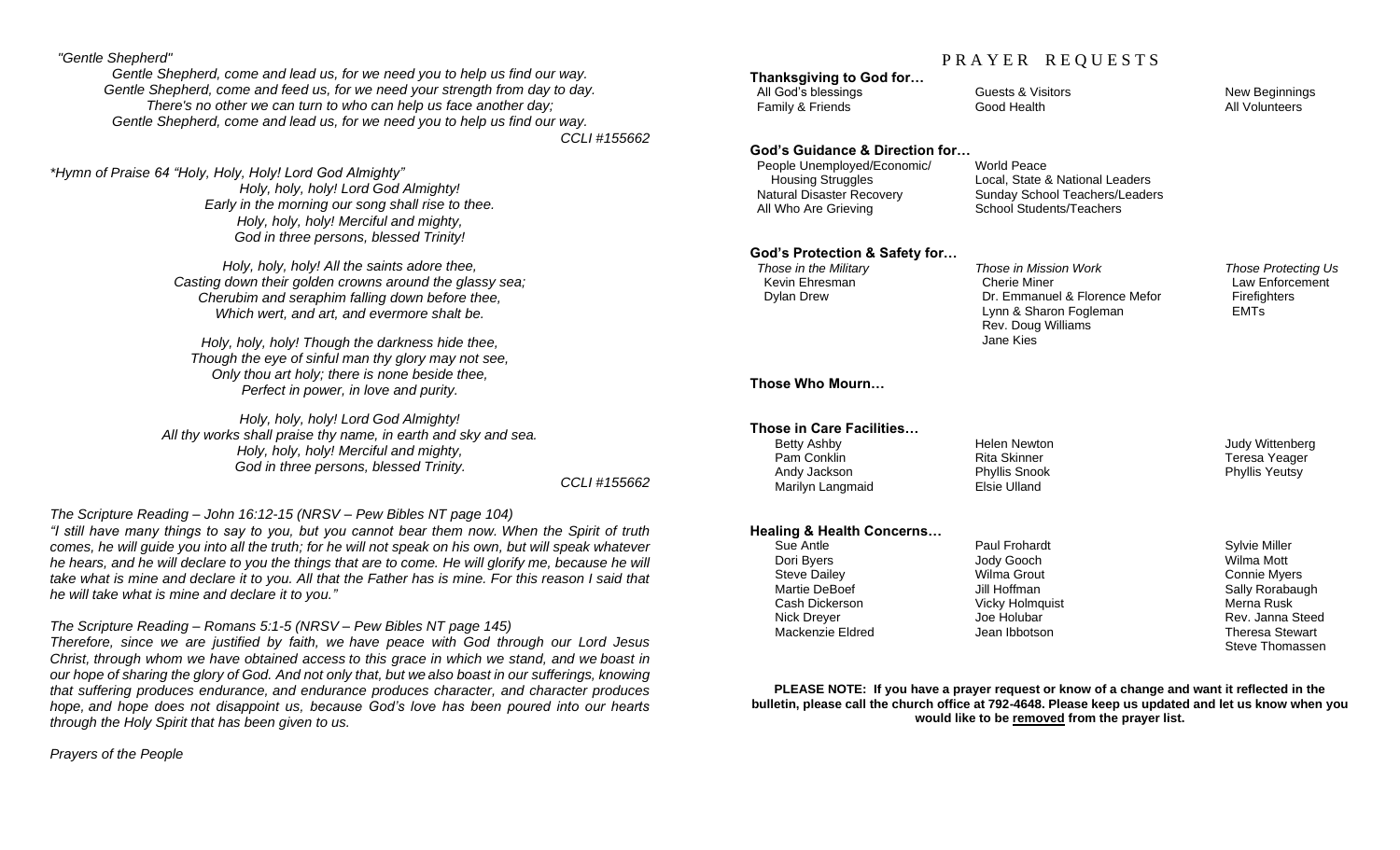*AS A REMINDER, if you are unable to join us in worship, please send your offering to the church office at 210 N 2nd Ave E, Newton IA 50208.Online giving is also available for donations to First United Methodist Church. This can be done by going to the church's website (newtonfirst.org) and selecting the "Give" tab. Your continued financial support is greatly appreciated.*

*THE ANNUAL UNITED WOMEN IN FAITH Ice Cream Social will be held on Sunday, June 26th, at 6 PM in the church dining room. In addition to delicious ice cream, hot dogs with all the fixings and beverages will also be served. Anyone willing to provide food items and/or some ice cream may find a sign-up sheet in the narthex. We are going have a contest for the best homemade ice cream this year—get your favorite recipes ready! There will be a special prize for the winner. Please bring your family, friends, and neighbors for an evening of awesome Christian fellowship. The FUMC United Women in Faith look forward to seeing you at the social!*

*DURING JUNE, JULY, AND AUGUST, United Women in Faith have planned a summer mission project to provide needed items for Discover Hope. Lists of their needs will be placed on the table in the narthex and a container will be provided for the items (non-perishable items only). They provide free meals and other services daily for people in need. At the end of each month, or sooner if the need arises, we will deliver the items to them.* 

*NEIGHBORS HELPING NEIGHBORS is collecting items needed by school teachers and school nurses, which the school budgets typically do not cover, yet many families cannot afford to provide for their children. Collection will take place during the summer and delivered to the schools in August before school opens. Please find a box in the narthex for contributions from FUMC.* 

*Call to Prayer 2200 "O Lord, Hear My Prayer" (*The Faith We Sing x2*) O LORD, hear my prayer. O LORD, hear my prayer. When I call, answer me. O LORD, hear my prayer. O LORD, hear my prayer. Come and listen to me.* 

*CCLI #155662*

*Congregational Prayer – Be kind to your little children, Lord; that is what we ask of you as their Tutor, you the Father, Israel's guide; Son, yes, but Father as well. Grant that by doing what you told us to do, we may achieve a faithful likeness to the Image and, as far as is possible for us, may find in you a good God and a lenient Judge. May we all live in the peace that comes from you. May we journey toward your city, sailing through the waters of sin untouched by the waves, borne tranquilly along by the Holy Spirit, your Wisdom beyond all telling. Night and day until the last day of all, may our praises give you thanks, our thanksgiving praise you: You who alone are both Father and Son, Son and Father, the Son who is our Tutor and our Teacher, together with the Holy Spirit.*

*—Saint Clement of Alexandria, 150-215*

*Silent Prayer*

*The Lord's Prayer*

*In Children's Time* 

*Hymn 349 "Turn Your Eyes upon Jesus"*

*Turn your eyes upon Jesus, look full in his wonderful face, And the things of earth will grow strangely dim in the light of his glory and grace. CCLI #155662*

#### *Children's Message*

#### *Offertory Scripture – Psalm 8:3-5 (NRSV – Pew Bibles OT page 466)*

*When I look at your heavens, the work of your fingers, the moon and the stars that you have established; what are humans that you are mindful of them, mortalsthat you care for them? Yet you have made them a little lower than God, and crowned them with glory and honor.*

*In the Presentation of Our Tithes and Offerings Offertory "Rain Down on Me" R.E. Schram*

*Rachel Faidley, soloist The Doxology 95 "Praise God, from Whom All Blessings Flow"*

*Dedication of Gifts*

#### *PROCLAIMING THE WORD*

*The Scripture Reading – Proverbs 8:1-4, 22-31 (NRSV – Pew Bibles OT page 557, 558)*